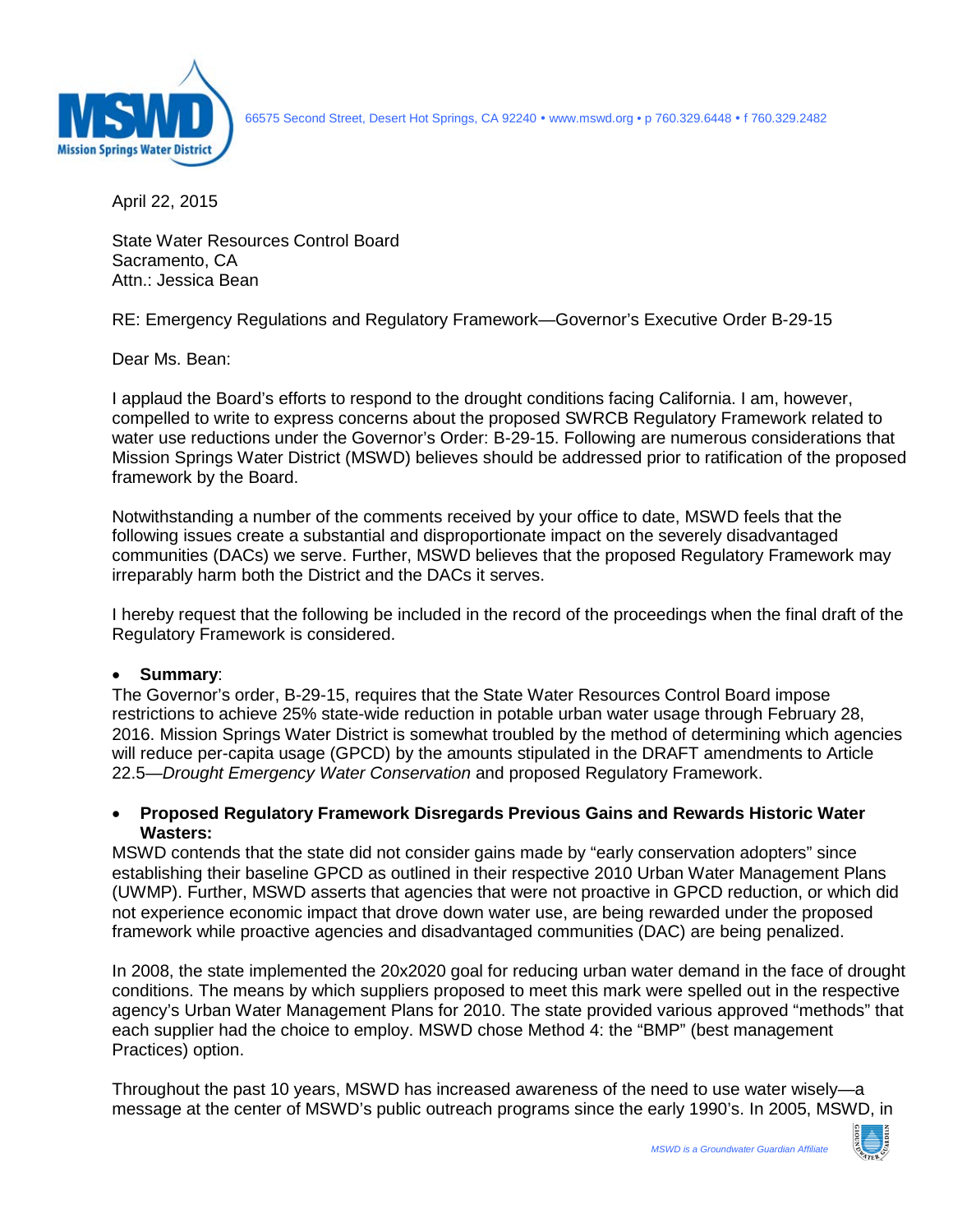partnership with the City of Desert Hot Springs, adopted a landscape ordinance for **all** new construction that required desert landscaping. Water use in the district went from a GPCD baseline annual average of 317.9 to the 2014 average of 135.5—a nearly 58% reduction. Few agencies can demonstrate this level of impact.

When the Governor decided to use the baseline year of 2013 for further conservation measurement, the **significant** progress made under the 2010 UWMP was apparently not considered. Conversely, agencies which had been less proactive have been given a buffer from which to implement conservation measures. This "buffer" not only safeguards their customer base from significant impact on actual water use reductions, but also on the fiscal constraints caused by reductions in commodity revenue.

MSWD believes that the State Board should modify its **Proposed Regulatory Framework** to consider the state's long-term conservation strategy as defined through the Urban Water Management Planning structure. The State Board should review GPCD gains from the 2010 baseline to measure cumulative GPCD reduction based upon the 20x2020 requirement and the recent additional 20% and 25% reduction targets.

MSWD customers have reduced GPCD usage by about 58% from the UWMP baseline and are now required to come down an additional 32%. If MSWD were to achieve the proposed 32% reduction, the net decrease in GPCD from our UWMP baseline, **along with** consumption revenue, would be nearly 68%! No agency can reduce revenue by this amount and reasonably expect to recover that loss through rate actions, particularly those which serve DACs. This is not only unreasonable, but also unachievable even on a temporary scale. If MSWD had been slower in reducing its GPCD from the 2010 UWMP baseline, like many were, even a 36% reduction today would be more manageable than the 32% being recommended. 36% off of fat is a far more achievable goal than 32% off of lean.

## • **The proposed framework creates a negative Environmental Justice Condition on Disadvantaged Communities (DACs):**

MSWD believes that the impact of the proposed framework disproportionately impacts the DAC communities it serves. This impact negatively affects the community from both a financial perspective as well as with proportional and equitable access to water. MSWD believes that the proposed Framework will translate into DACs being priced out of the basic necessity of a reasonable domestic water budget. Many MSWD customers live on the usage set out in the District's lowest tier. Pricing must increase if an additional 32% is enforced which will disproportionately impact those who live at or below the poverty level.

As stated in the previous argument, the GPCD reductions in MSWD's service area over the past ten years have been significant and the accompanying reduction in consumption sales revenue has reflected this trend. MSWD, in accordance with Water Code Section 31007, has been forced to increase rates to cover the commodity sales reduction due to conservation and economic conditions.

Some customers have been able to reduce consumption as a response to increases in pricing. This response negates, to a great extent, the purpose of the rate increase forcing the District to again consider additional increases. Many residents in this DAC have reduced use to a minimum based upon household needs and severe climate conditions that require increased water use in the summer months when temperatures can run in the 110 range for weeks on end. An additional sustained reduction, as is being proposed in the Regulatory Framework, would create additional revenue losses for an undetermined period, thereby jeopardizing the fiscal stability of both the District as well as the DAC it serves. Simply stated, the additional reductions recommended in the Regulatory Framework will disproportionately impact DAC customers and limit access to water. **This unintended consequence is the essence of an Environmental Justice violation.**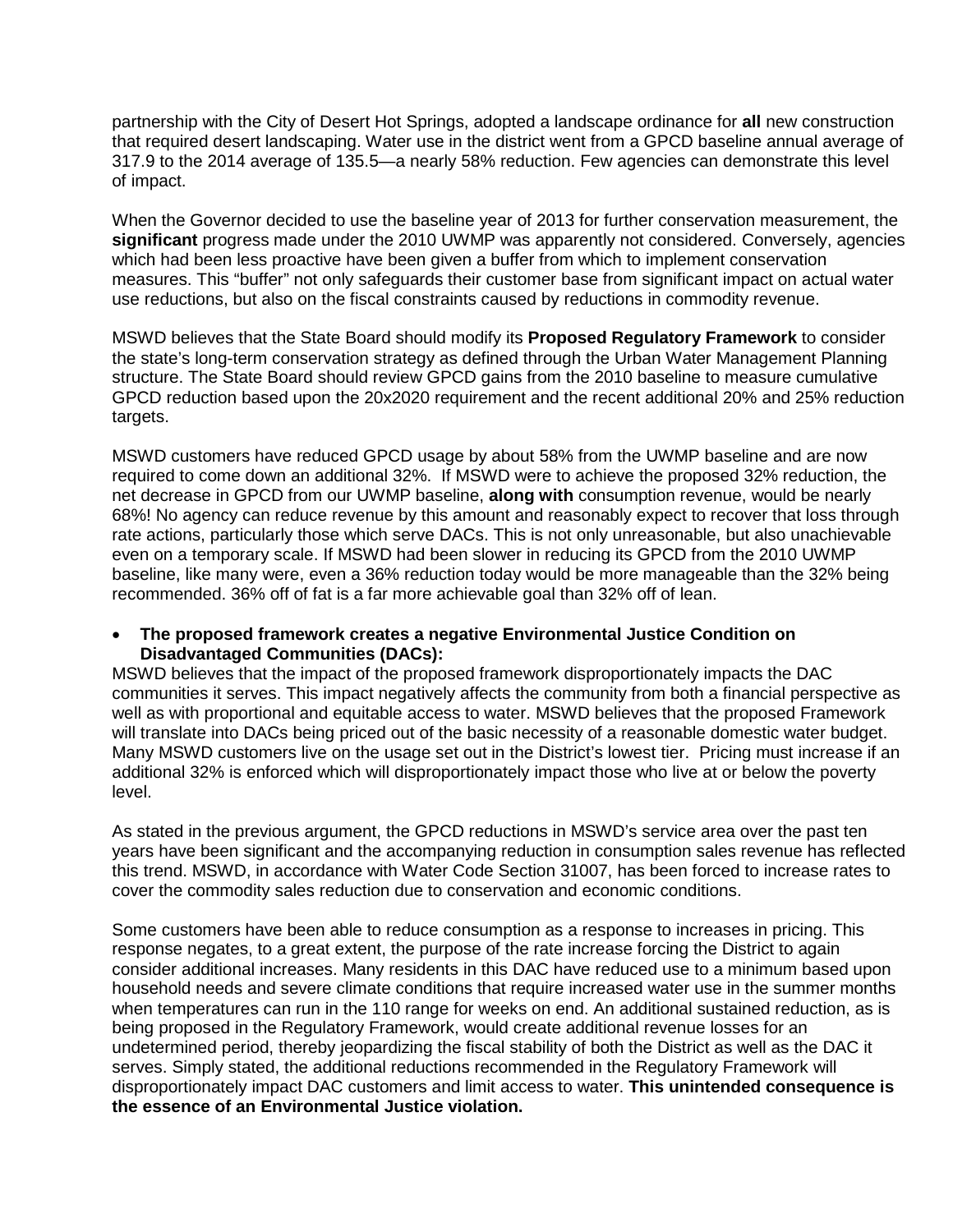Though the Governor and State Board have made the statement that agencies should simply raise rates to cover revenue losses and to implement conservation programs, the reality of the impact of this policy suggestion on this severely disadvantaged community renders such statements as callous and out of touch with the constraints of DACs in desert regions.

#### • **Geographic Inconsistency (Coastal -vs- desert land use and climate models, seasonal population)**:

MSWD believes that the proposed Regulatory Framework disproportionately impacts desert regions where climate extremes, historic land use patterns and seasonal population increases are not being considered.

The simple reality is that the inland desert communities are unlike any regions in the state in land use patterns, climate and economy. The proposed Regulatory Framework appears to have been developed in a one-size-fits-all manner by applying a formula based upon total production divided by population to arrive at a GPCD figure. This broad-brush approach does not consider the following variables and creates a disproportionate and unfair mandate on inland desert communities and exacerbates impact on DAC<sub>s</sub>

#### **Variable 1)** Inland desert communities climate variable.

Temperatures in inland desert communities, as previously stated, can exceed 110 degrees for weeks at a time, with average temperatures exceeding 100 degrees for four to five months during the year. The water demand in inland desert communities is, by necessity, higher than coastal and non-desert communities. Though high water demand landscaping in MSWD's service area has been significantly diminished in the past decade, summer GPCD water demand is still comparatively higher than in areas of the state with more moderate climate. Evaporation and transpiration rates—both from plants as well as mammals—are significantly higher than nondesert communities. The proposed Regulatory Framework disproportionately penalizes inland desert communities for climate conditions that cannot be controlled.

#### **Variable 2)** Land Use Patterns.

Most inland desert communities are suburban areas of burgeoning coastal communities, such as Los Angeles. As development moved inland over the past century, the vast amounts and lower costs of land permitted land use planning that accommodated larger lots and more open space. This is in direct contrast to coastal communities where scarcity of land and high costs drove land use toward small lots and less open space. MSWD believes that the proposed Regulatory Framework does not consider land use patterns and disproportionately impacts inland desert communities that have been developed in a manner that cannot be changed under the Governor's order. Comparing the desert communities' water usage to the usage of other areas of the state is simply not representative of the demands driven by, among other factors, land use patterns.

#### **Variable 3)** Part-time resident and tourism economy.

MSWD's service area, as is common among many inland desert communities, experiences season population bubbles that increase water use in the cooler months. Since the GPCD calculation is based upon total pumping divided by full time population (census data), the GPCD number is artificially high. MSWD believes that the proposed Regulatory Framework does not consider the impact of tourism and "snow birds" in calculating GPCD, thereby disproportionately penalizing communities—and to a greater extent, DACs—which depend on seasonal populations for economic stability.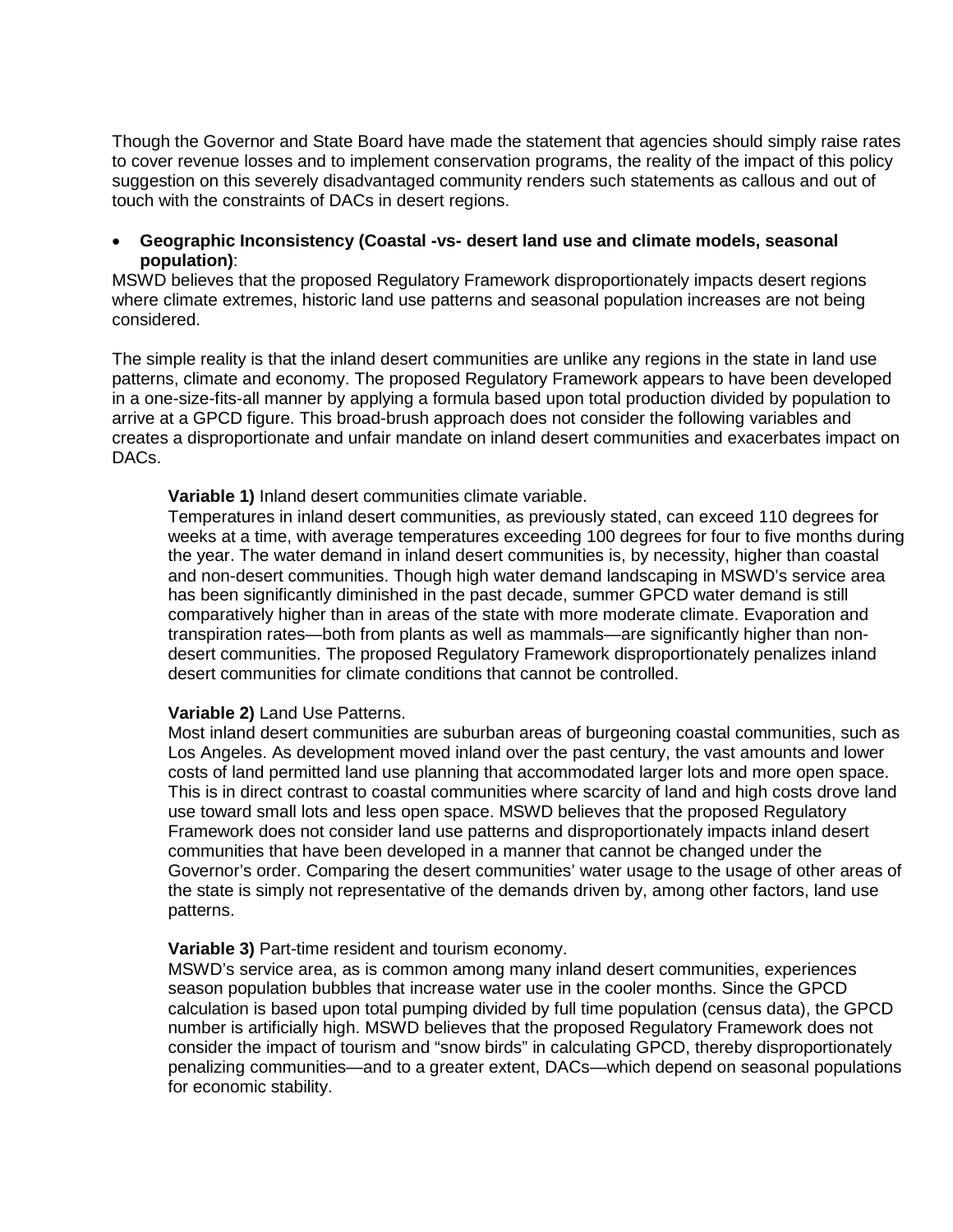Additionally, some communities have decreased their population since the 2010 census while others have increased. This should be factored into the Framework as well. Those communities that have experienced a decreased in population will be at an advantage when compared to those which have not.

### • **No accounting for water loss:**

MSWD believes that the state must exclude water loss factors from total pumping.

Water loss is part of the normal operation of a water district. Water loss is required to ensure the health of the water system. Flushing, fire demand and other public health and maintenance activities are required to operate the water system and ensure public safety. These losses will fluctuate in each community. Water losses to these and other demands are not necessarily under the control of the water purveyor. Since these factors are calculated as part of total pumping, the GPCD is skewed by water loss that may vary greatly from community to community. MSWD closely tracks water loss in its service area. MSWD believes that water losses should be excluded from the GPCD formula for those agencies that can demonstrate reasonable tracking of that loss.

## • **Proposition 218 Hurdles:**

MSWD believes that hurdles created by Proposition 218 make certain communities (particularly DACs) vulnerable to fiscal instability due to revenue decreases through disproportionate water reduction requirements.

The SWRCB regulations place water purveying agencies between the proverbial rock and hard place. The proposed regulations require that water purveying agencies significantly reduce their total water use for the purposes of promoting conservation. These mandatory conservation measures will result in reduced agency revenues, as previously discussed, yet the costs of operations will not decrease correspondingly.

Consequently, agencies will be forced to raise rates to bridge the gap between declining revenues and fixed operating costs. Proposition 218 restricts the ability of agencies to offset declining revenues as those receiving Proposition 218 notices have the ability, by majority protest, to prevent the rate increases necessary due to conservation driven revenue reductions. The end result some agencies may experience would be an inability to bridge the gap between declining revenues and fixed costs. Ultimately, this would force agencies to provide essential services at rates that are below the cost of service. Where this occurs, agencies will be forced onto an unsustainable financial path that will threaten their ongoing ability to provide essential services to their customers.

#### • **Conclusion:**

The Governor has initiated a plan in mid-stream of a larger strategy, i.e. the Urban Water Management Planning Framework. The recession of the past decade has disproportionally impacted DAC communities and forced water agencies to delay rate increases even in the face of significantly declining revenue due to increasing costs, and water use reductions for economic reasons. This has left DACserving agencies fiscally vulnerable, has led to depleted reserves, and made it infeasible to weather another revenue reduction—even if only temporary—due to the broad brushed approach being considered.

While some wealthier communities have done little to curb water use from their UWMP baseline, many DACs have, by necessity, have experienced drastic reductions in consumption. The water use patterns of MSWD's service area of the past decade have declined sharply and will not recover, forcing the district into charging higher prices for less water. Wealthier communities that did not respond to economic conditions in such an extreme manner have plenty of room to reduce water use.